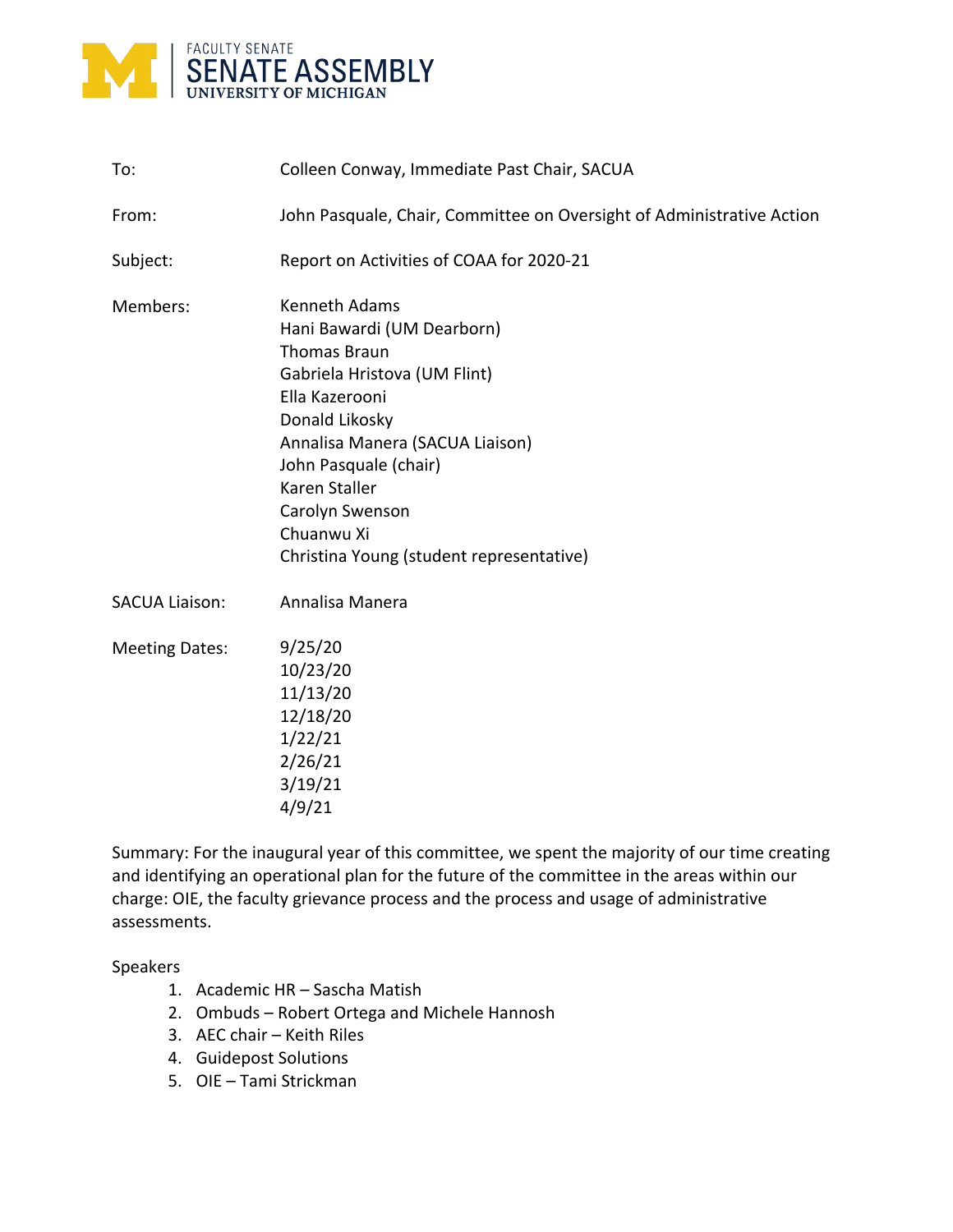

## Areas of inquiry

- 1. OIE
- 2. Faculty Grievance
- 3. Administrative Assessment

Outstanding questions from this year

- 1. OIE
	- a. Is the reporting structure of OIE (to the Provost) causing inherent conflicts of interest?
	- b. Should COAA receive OIE annual summary reports for data contextuality?
- 2. Faculty Grievance
	- a. Does the reporting structure of the Ombuds create a conflict of interest?
	- b. More clarity is needed on post-grievance follow-up and enforcement.
	- c. How to create processes that address inconsistencies or voids:
		- i. The ability to:
			- 1. Grieve an administrator outside of a college or unit when a tenure case is overturned.
			- 2. Grieve the Provost.
			- 3. Grieve an OIE decision.
		- ii. Formalize:
			- 1. An exit interview process through Academic HR.
			- 2. A follow-up procedure for colleges and units in regard to the faculty grievance process decisions.
		- iii. Codify:
			- 1. Mechanism of grievance decision enforcement.
			- 2. Implementation of Academic HR procedures and guidelines.
			- 3. Specifics of party representation (OGC and outside counsel) for faculty grievance processes.
			- 4. Protocols for the engagement of outside law firms in grievance cases and appeals.
			- 5. Timeline for the grievance procedures.
- 3. Administrative Assessment
	- a. What is the purpose of administrative assessments?
	- b. Should COAA have role in this process?
	- c. How do we overhaul this process to make it relevant, useful and productive?

Suggestions and plans for next year

- 1. COAA structure continue to define our role and scope. Possibly adding:
	- a. A role with administrator evaluations?
	- b. Should COAA be involved with 5.09/5.10 cases?
- 2. Seek and investigate answers to the above outstanding questions.